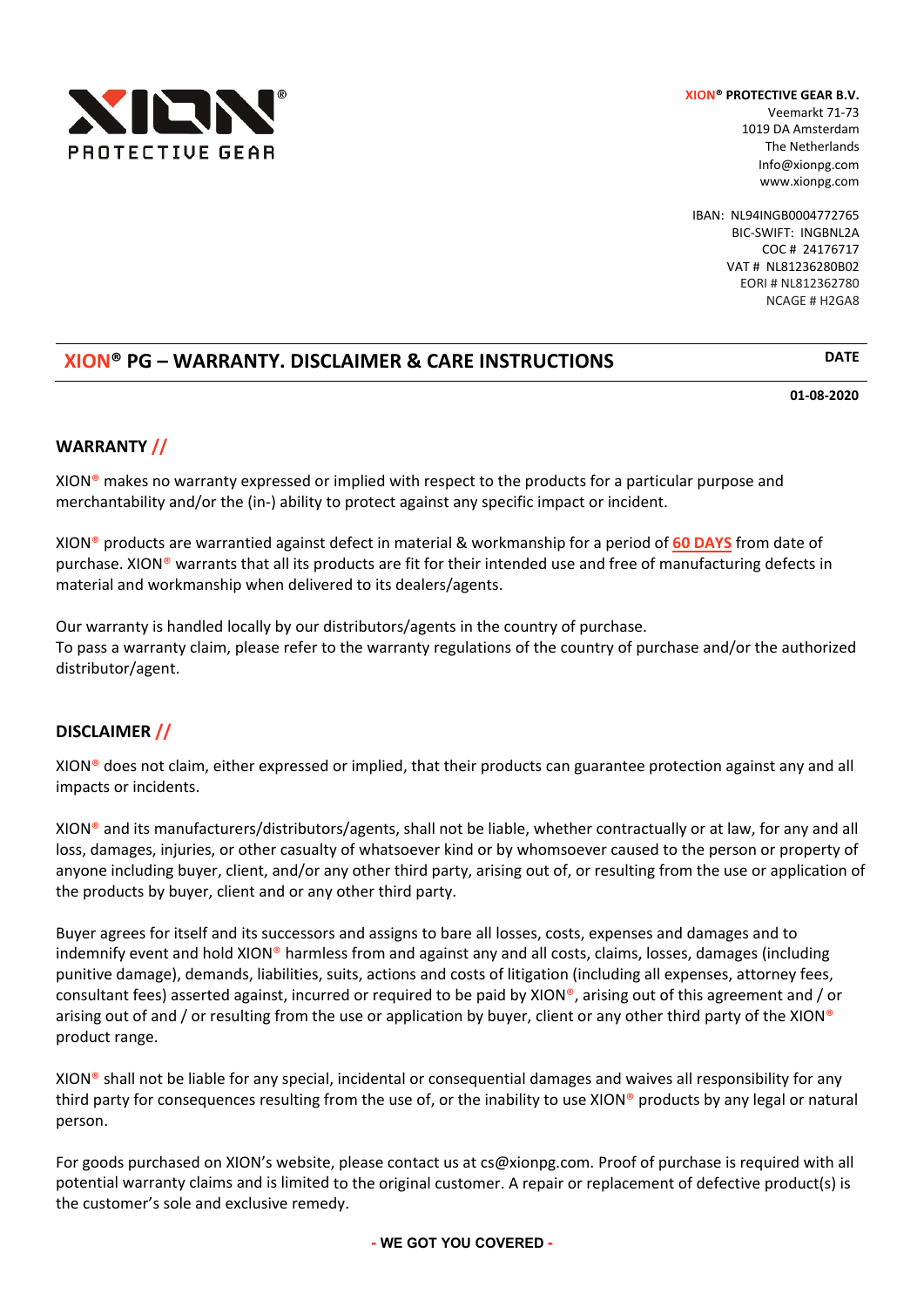This warranty does not cover any damage to the product caused by an accident, misuse, failure to follow installation, operating and or care instructions, misapplication, alteration or (an attempt to) unauthorized repair by anyone other than XION®. Corrosion and deterioration caused by material fatigue (after use) is not covered by the warranty.

## **WARNING //**

Impact Protective gear is designed to help reduce the risk of INJURIES resulting from an impacting event or incident. However, it will not make the user invulnerable. No protective gear, protective pads or other (impact) protective products sold by XION®, can fully guard against various injuries that may occur from a collision, act of violence, (sports) accident or other (impacting) incidents; (serious) injury could still occur.

Take care of your XION® products and check the products before each use for signs of wear and/or damage and replace if necessary.

For maximum protection all XION<sup>®</sup> products should be properly sized and fitted to the wearer and not be modified in any way.

Always use XION® products within your ability and control and always check if the products are suitable for the intended use. Discontinue the use of products if the products are not suitable for the intended use and/or if the product/fabric becomes torn, worn or punctured, to avoid potential injuries. Bad terrain conditions, poorly maintained or worn products and the use of alcohol & drugs and suchlike, can increase the risk of potential injuries.

### **BEFORE USE //**

XION® Impact Protective gear is designed to help reduce the risk of INJURIES resulting from an impacting event or incident. However, it will not make the user invulnerable. No protective gear, protective pads or other impact protective products sold by XION®, can fully guard against various injuries that may occur from a collision, act of violence, (sports) accident or other (impacting) incidents; (serious) injury could still occur.

Take care of your XION® gear and check the products before each use for signs of wear and/or damage and replace if necessary. For maximum protection, all XION® products should be properly sized and fitted to the wearer and not be modified in any way.

Always use XION® products within your ability and control and always check if the products are suitable for the intended use. Discontinue the use of products if the product/fabric becomes torn, worn or punctured, to avoid potential injuries. Bad terrain conditions, poorly maintained or worn products and the use of alcohol & drugs, can increase the risk of potential injuries. XION® is not responsible for damage to products due to normal wear and tear.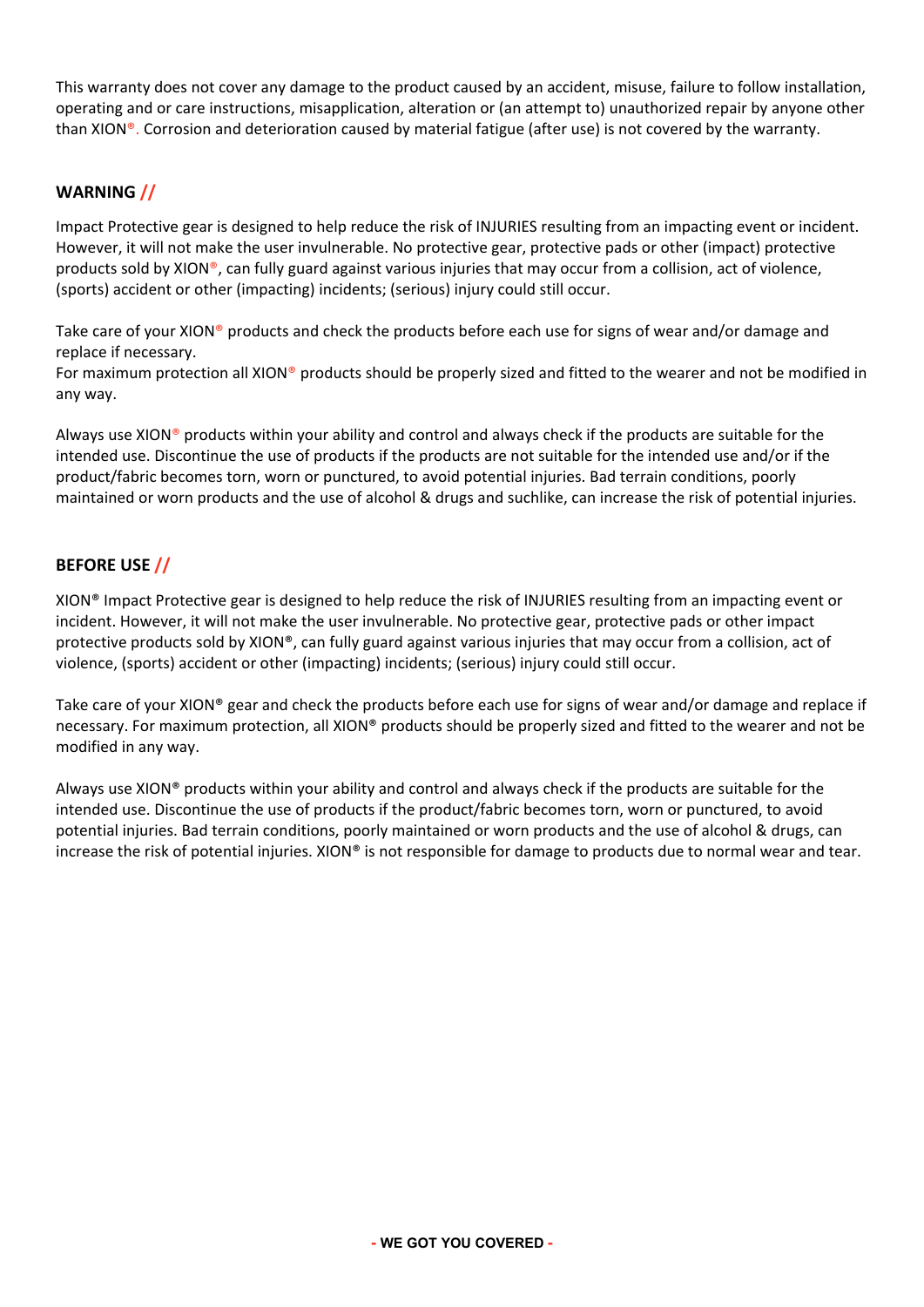# **BEFORE USE DO:**



**STORE AT ROOM TEMPERATURE** 

Store gear at room temperature for optimal performance



**ALWAYS CLOSE VELCRO STRAPS** 

Close velcro straps when handling, washing & storing your gear



**HAND WASH AT 30°C** 

Hand wash at 30°C to enjoy your gear as long as possible



**REMOVE PADS BEFORE WASHING** 

Please remove pads before washing your qear



#### **BE SAFE & STAY SAFE**

Our gear protects but does not make you Superman!



#### **ENJOY & HAVE** A GOOD TIME

Be the best you can out there and don't forget to enjoy it!

# **BEFORE USE DO**

nn



**FOLD PADS** 

Make sure all pads are not folded or bent while stored



Punctures by sharp objects may damage the pads in your gear

**PUNCTURE PADS** 



**DRY-CLEAN** 

Dry-cleaning may cause damage to pads & garment



Ironing may cause damage to pads & garment



**TUMBLE DRY** 

tumble-dried

Your garment may

suffer damage when



Chemicals such as bleach may damage your gear

### **IMPORTANT:**

D3O<sup>®</sup> protector pads should not be folded, bent, squashed, stretched, twisted or distorted other than during the **integration of the pads into a pocket. D3O® component shape must be maintained at all times!**

### **XION® PRODUCTS CAN DAMAGE WHEN NOT HANDLED WITH CARE //**

‐ Do NOT puncture

- ‐ Store dry at room temperature (18‐22° C) for best performance
- ‐ Preferably hand wash at 30° C
- ‐ Do Not Bleach
- ‐ Do Not Iron
- ‐ Do Not Tumble Dry
- ‐ Do Not Dry‐clean
- ‐ Wash separately or with similar colours
- ‐ Remove D3O pads from garment before washing

‐ Velcro (Hook & Loop) can damage the threads of your product. Always attach onto itself.

Note: EN 1621 certified D3O pads are not guaranteed to retain their EN 1621 compliant properties when washed. To ensure they remain EN 1621 compliant, wipe clean only.